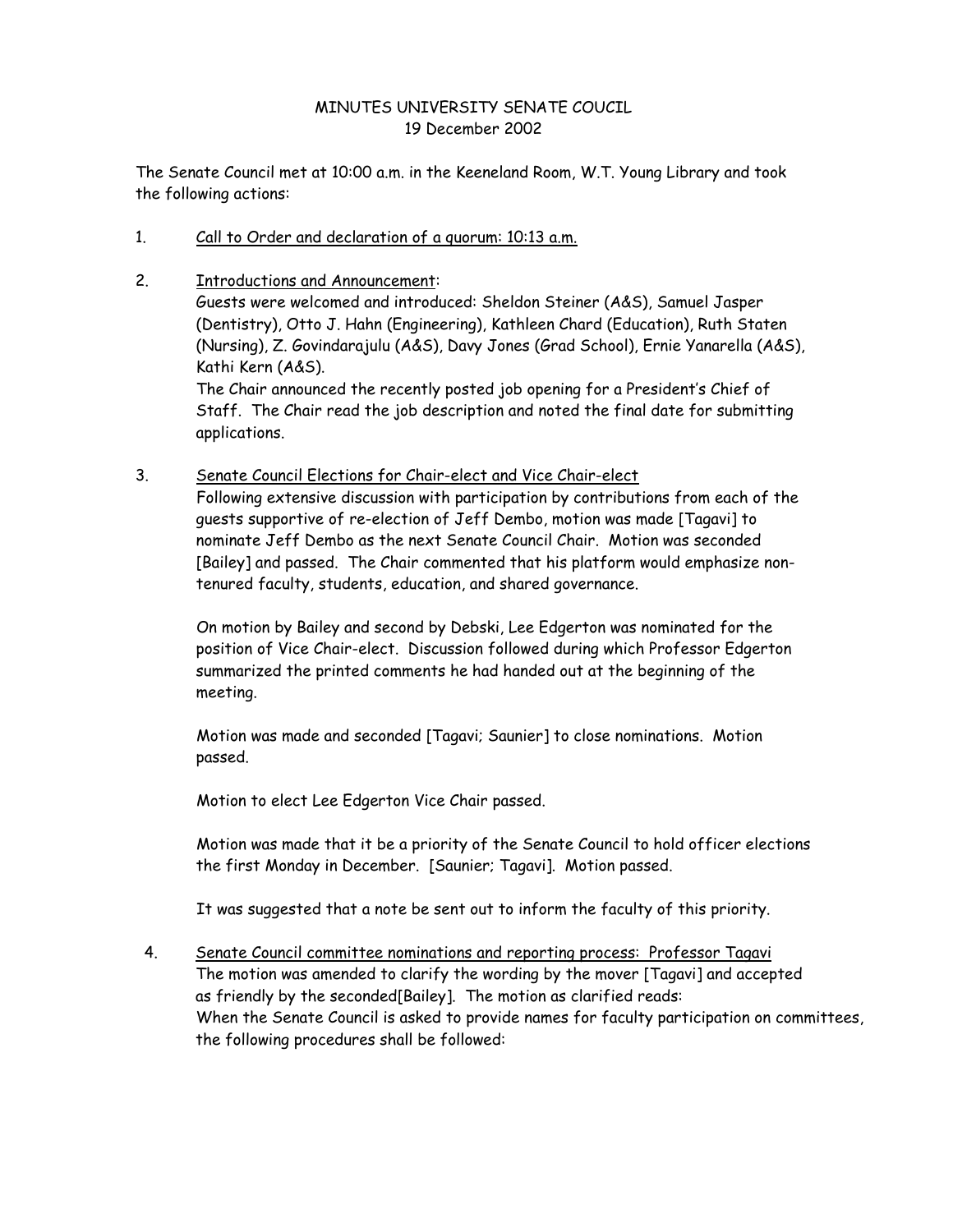After receiving the request, the Chair inquires as to the (approximate) number of slots to be filled as a result of this input.

The Chair/SC after consultation with the Senate and/or other constituencies (as appropriate and if time permits) arrives at a pool of potential candidates.

The Chair, or his/her designee, finds out if those on the list are willing to serve.

The Chair then submits the names.

After the committee is formed, the Chair, or his/her designee, would report back to the council on

5.a. How many of the suggested candidates were chosen to serve.

5.b. The nature and make-up of the composition of the committee, e.g. how many students, faculty, staff, administrators, etc.

The above (#5) will be recorded in the SC minutes.

The motion passed.

A brief report from the Chair followed, to wit:

## A&S Dean's Search

Twelve (12) names were submitted Two (2) were chosen from the twelve submitted There are sixteeen members of the committee -9 of whom are faculty

## Dentistry Dean's Search

Eleven (11) faculty were submitted by the two departments Four (4) persons were selected from the list of eleven There are thirteen members on the committee - 6 of whom are faculty from Dentistry and 2 of whom are faculty from outside Dentistry

University of Kentucky Strategic Plan: Academic Subcommittee Two (2) names were submitted, and two (2) names were selected.

- 6. CHE 199 new course offered on a pass/fail basis On motion by Tagavi and second by Saunier, the course was approved as submitted. It will be transmitted to the Senate on a ten day circular.
- 7. #916 Academic Ombud Search Committee